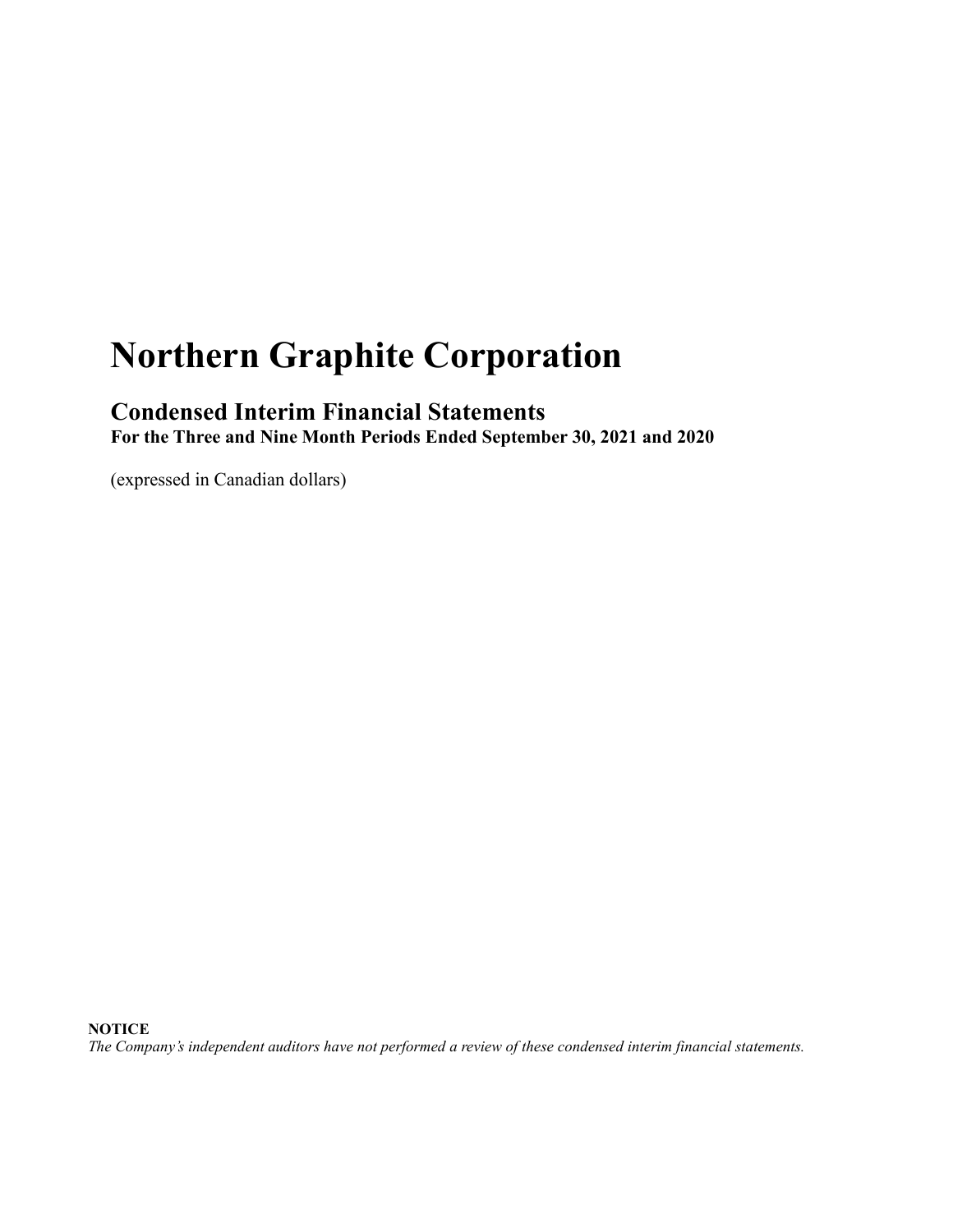# **Northern Graphite Corporation**

# **Unaudited Condensed Interim Statements of Financial Position**

(expressed in Canadian dollars)

|                                                | As at          | As at        |
|------------------------------------------------|----------------|--------------|
|                                                | September 30,  | December 31, |
|                                                | 2021           | 2020         |
|                                                | \$             | \$           |
| <b>Assets</b>                                  |                |              |
| <b>Current</b>                                 |                |              |
| Cash and cash equivalents                      | 3,569,504      | 1,211,575    |
| HST receivable                                 | 62,591         | 15,496       |
| Prepaid expenses and deposits                  | 64,701         | 89,185       |
| Marketable securities (note 4)                 | 815,700        | 182,708      |
|                                                | 4,512,496      | 1,498,964    |
| Marketable securities (note 4)                 |                | 153,607      |
| Reclamation deposit (note 12)                  | 845,462        | 845,145      |
| Property and equipment                         | 77,498         | 101,120      |
| Exploration and evaluation assets (note 5)     | 13,328,733     | 12,623,846   |
|                                                |                |              |
| Total assets                                   | 18,764,189     | 15,222,682   |
|                                                |                |              |
| <b>Liabilities</b>                             |                |              |
| Current                                        |                |              |
| Accounts payable and accrued liabilities       | 485,721        | 207,739      |
|                                                |                |              |
| Reclamation and close down provision (note 12) | 351,100        | 345,925      |
| <b>Total liabilities</b>                       | 836,821        | 553,664      |
|                                                |                |              |
| Shareholders' equity                           |                |              |
| Share capital (note 6)                         | 28,732,620     | 25,098,662   |
| Warrants (note 6)                              | 1,563,619      | 945,813      |
| Contributed surplus (note 6)                   | 2,380,062      | 2,405,345    |
| Accumulated deficit                            | (14, 748, 933) | (13,780,802) |
| Total shareholders' equity                     | 17,927,368     | 14,669,018   |
|                                                |                |              |
| Total liabilities and shareholders' equity     | 18,764,189     | 15,222,682   |

*The accompanying notes are an integral part of these condensed interim financial statements.*

**Approved by the Board of Directors and authorized for issue on November 29, 2021**

| (signed) Gregory Bowes | (signed) Donald Christie |
|------------------------|--------------------------|
| Director               | <b>Director</b>          |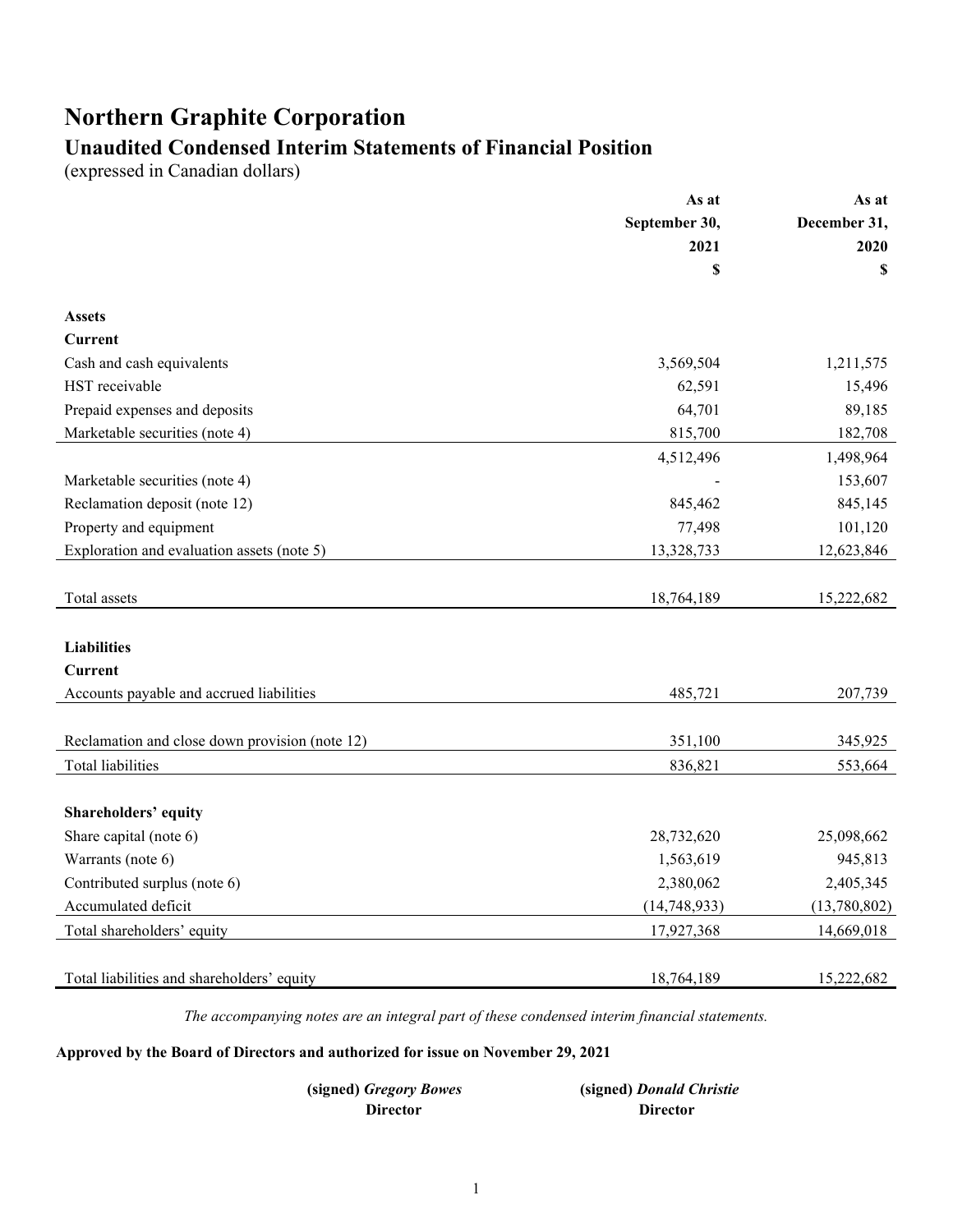## **Northern Graphite Corporation Unaudited Condensed Interim Statements of Loss and Comprehensive Loss**

(expressed in Canadian dollars)

|                                                       | Three months ended<br>September 30, |            | Nine months ended<br>September 30, |            |
|-------------------------------------------------------|-------------------------------------|------------|------------------------------------|------------|
|                                                       |                                     |            |                                    |            |
|                                                       | 2021                                | 2020       | 2021                               | 2020       |
|                                                       | \$                                  | \$         | \$                                 | S          |
| General and administrative expenses                   |                                     |            |                                    |            |
| Legal and audit                                       | 58,584                              | 29,111     | 85,462                             | 45,849     |
| Office, management and director fees (note 10)        | 141,679                             | 85,379     | 385,610                            | 250,005    |
| Promotion and investor relations                      | 66,059                              | 24,570     | 221,303                            | 87,801     |
| Regulatory and transfer agent                         | 11,466                              | 33,200     | 40,374                             | 52,839     |
| Project generation and evaluation                     | 458,090                             |            | 731,680                            |            |
| Share-based payments (notes 6 and 10)                 | 15,900                              | 202,125    | 840,121                            | 202,125    |
| Depreciation                                          | 7,874                               | 8,768      | 23,622                             | 26,306     |
|                                                       | 759,652                             | 383,153    | 2,328,172                          | 664,925    |
| <b>Loss from operations</b>                           | (759, 652)                          | (383, 153) | (2,328,172)                        | (664, 925) |
| Interest income                                       | 5,726                               | 631        | 15,252                             | 9,959      |
| Gain (loss) on marketable securities (note 4)         | 7,300                               | (180,000)  | 479,385                            | (180,000)  |
| Loss and comprehensive loss for the period            | (746, 626)                          | (562, 522) | (1,833,535)                        | (834,966)  |
|                                                       |                                     |            |                                    |            |
| Loss per share – basic and diluted                    | (0.01)                              | (0.01)     | (0.02)                             | (0.01)     |
| Weighted average number of shares - basic and diluted | 79,320,756                          | 65,112,756 | 76,608,600                         | 65,112,756 |

*The accompanying notes are an integral part of these condensed interim financial statements.*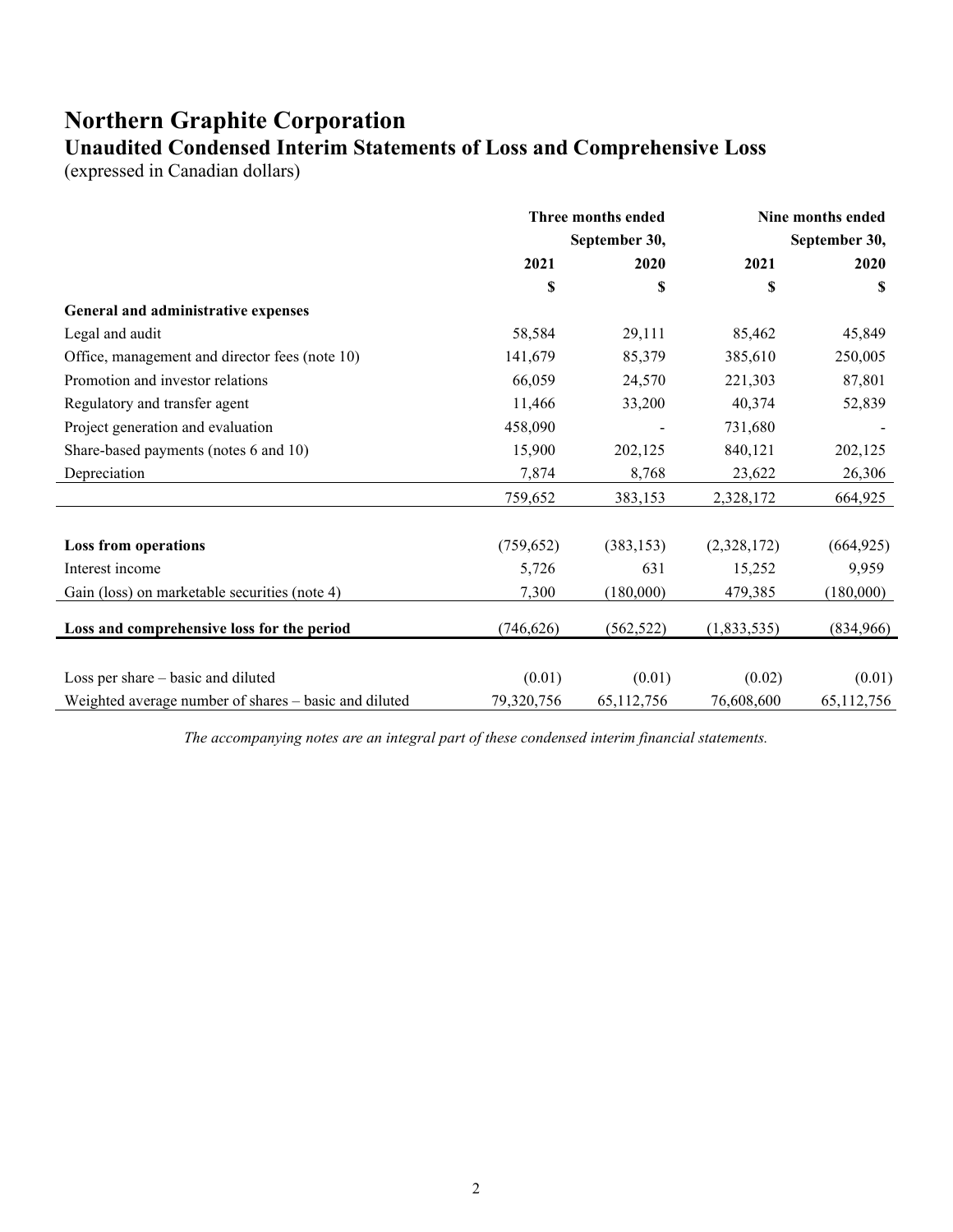# **Northern Graphite Corporation Unaudited Condensed Interim Statements of Changes in Shareholders' Equity**

(expressed in Canadian dollars)

|                                                 | Number of  |               |            | Contributed | Accumulated  |              |
|-------------------------------------------------|------------|---------------|------------|-------------|--------------|--------------|
|                                                 | shares     | Share capital | Warrants   | surplus     | deficit      | <b>Total</b> |
|                                                 |            | S             | S          |             |              | S            |
| <b>Balance, December 31, 2020</b>               | 65,112,756 | 25,098,662    | 945,813    | 2,405,345   | (13,780,802) | 14,669,018   |
| Common shares issued for property (note 5)      | 500,000    | 250,000       |            |             |              | 250,000      |
| Issuance of common shares and warrants (note 6) | 10,688,000 | 1,816,890     | 1,175,750  |             |              | 2,992,640    |
| Share issue costs                               |            | (198, 876)    |            |             |              | (198, 876)   |
| Exercise of warrants (note 6)                   | 3,020,000  | 1,639,035     | (431, 035) |             |              | 1,208,000    |
| Expiry of warrants (note 6)                     |            | 126,909       | (126,909)  |             |              |              |
| Expiry of stock options (note 6)                |            |               |            | (865, 404)  | 865,404      |              |
| Share-based payment expense (note 6)            |            |               |            | 840,121     |              | 840,121      |
| Loss and comprehensive loss for the period      |            |               |            |             | (1,833,535)  | (1,833,535)  |
| Balance, September 30, 2021                     | 79,320,756 | 28,732,620    | 1,563,619  | 2,380,062   | (14,748,933) | 17,927,368   |
|                                                 |            |               |            |             |              |              |
| Balance, December 31, 2019                      | 65,112,756 | 25,098,662    | 945,813    | 2,362,599   | (13,072,050) | 15,335,024   |
| Share-based payment expense (note 6)            |            |               |            | 202,125     |              | 202,125      |
| Expiry of stock options (note 6)                |            |               |            | (159, 379)  | 159,379      |              |
| Loss and comprehensive loss for the period      |            |               |            |             | (834,966)    | (834,966)    |
| Balance, September 30, 2020                     | 65,112,756 | 25,098,662    | 945,813    | 2,362,599   | (12,970,843) | 15,436,231   |

*The accompanying notes are an integral part of these condensed interim financial statements.*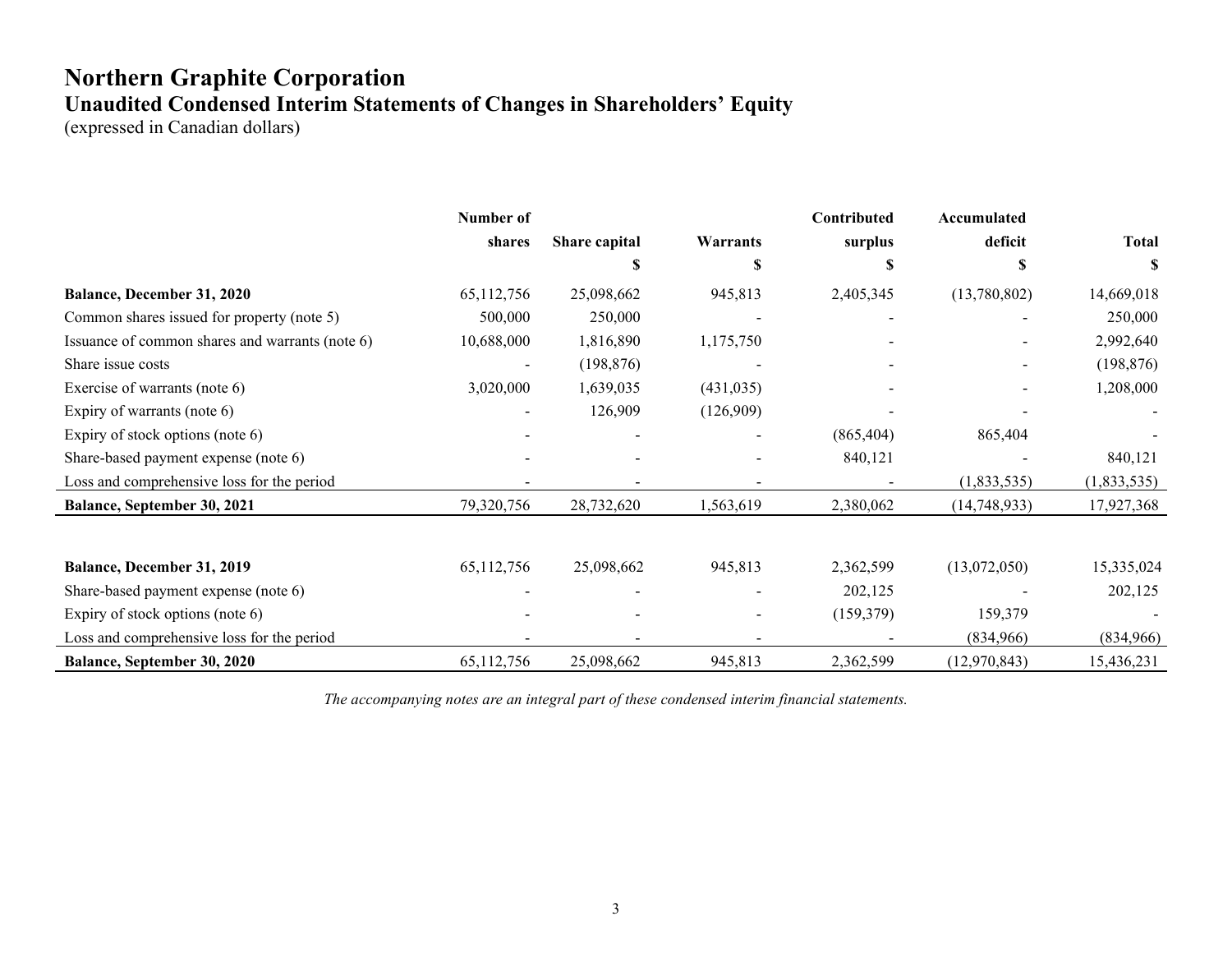# **Northern Graphite Corporation Unaudited Condensed Interim Statements of Cash Flows**

(expressed in Canadian dollars)

|                                                          | <b>Three months ended</b><br>September 30, |            |             | Nine months ended<br>September 30, |
|----------------------------------------------------------|--------------------------------------------|------------|-------------|------------------------------------|
|                                                          | 2021                                       | 2020       | 2021        | 2020                               |
|                                                          | \$                                         | \$         | \$          | S                                  |
| Cash provided by (used in)                               |                                            |            |             |                                    |
| <b>Operating activities</b>                              |                                            |            |             |                                    |
| Loss for the period                                      | (746, 626)                                 | (562, 522) | (1,833,535) | (834,966)                          |
| Items not affecting cash:                                |                                            |            |             |                                    |
| Accretion of asset retirement obligation (note 12)       | 2,908                                      | 1,713      | 4,858       | (449)                              |
| Unrealized loss (gain) on marketable securities (note 4) | (7,300)                                    | 180,000    | (479, 385)  | 180,000                            |
| Depreciation                                             | 7,874                                      | 8,768      | 23,622      | 26,306                             |
| Share-based payments (note 6)                            | 15,900                                     | 202,125    | 840,121     | 202,125                            |
| Change in non-cash working capital items:                |                                            |            |             |                                    |
| HST receivable                                           | (31, 864)                                  | (4,977)    | 47,095      | 8,316                              |
| Prepaid expenses and deposits                            | 19,594                                     | 36,181     | 24,484      | 6,357                              |
| Accounts payable and accrued liabilities                 | 134,425                                    | 50,936     | 192,708     | 20,629                             |
| Net cash used in operating activities                    | (605,089)                                  | (87,776)   | (1,274,222) | (391, 682)                         |
| <b>Investing activities</b>                              |                                            |            |             |                                    |
| Exploration and evaluation costs (note 5)                | (137,906)                                  | (38,948)   | (369, 613)  | (117,255)                          |
| Proceeds from sale of Bissett Creek royalty (note 5)     |                                            | 500,000    |             | 500,000                            |
| Net cash provided by (used in) investing activities      | (137,906)                                  | 461,052    | (369, 613)  | 382,745                            |
|                                                          |                                            |            |             |                                    |
| <b>Financing activities</b>                              |                                            |            |             |                                    |
| Issuance of common shares and warrants (note 6)          |                                            |            | 2,992,640   |                                    |
| Share issue costs                                        |                                            |            | (198, 876)  |                                    |
| Proceeds from exercise of warrants (note 6)              |                                            |            | 1,208,000   |                                    |
| Net cash provided by financing activities                | $\sim$                                     |            | 4,001,764   |                                    |
|                                                          |                                            |            |             |                                    |
| Net increase (decrease) in cash and cash equivalents     | (742, 995)                                 | 373,276    | 2,357,929   | (8,937)                            |
| Cash and cash equivalents, beginning of period           | 4,312,499                                  | 1,002,585  | 1,211,575   | 1,384,798                          |
| Cash and cash equivalents, end of period                 | 3,569,504                                  | 1,375,861  | 3,569,504   | 1,375,861                          |

Supplemental cash flow information (note 8)

*The accompanying notes are an integral part of these condensed interim financial statements.*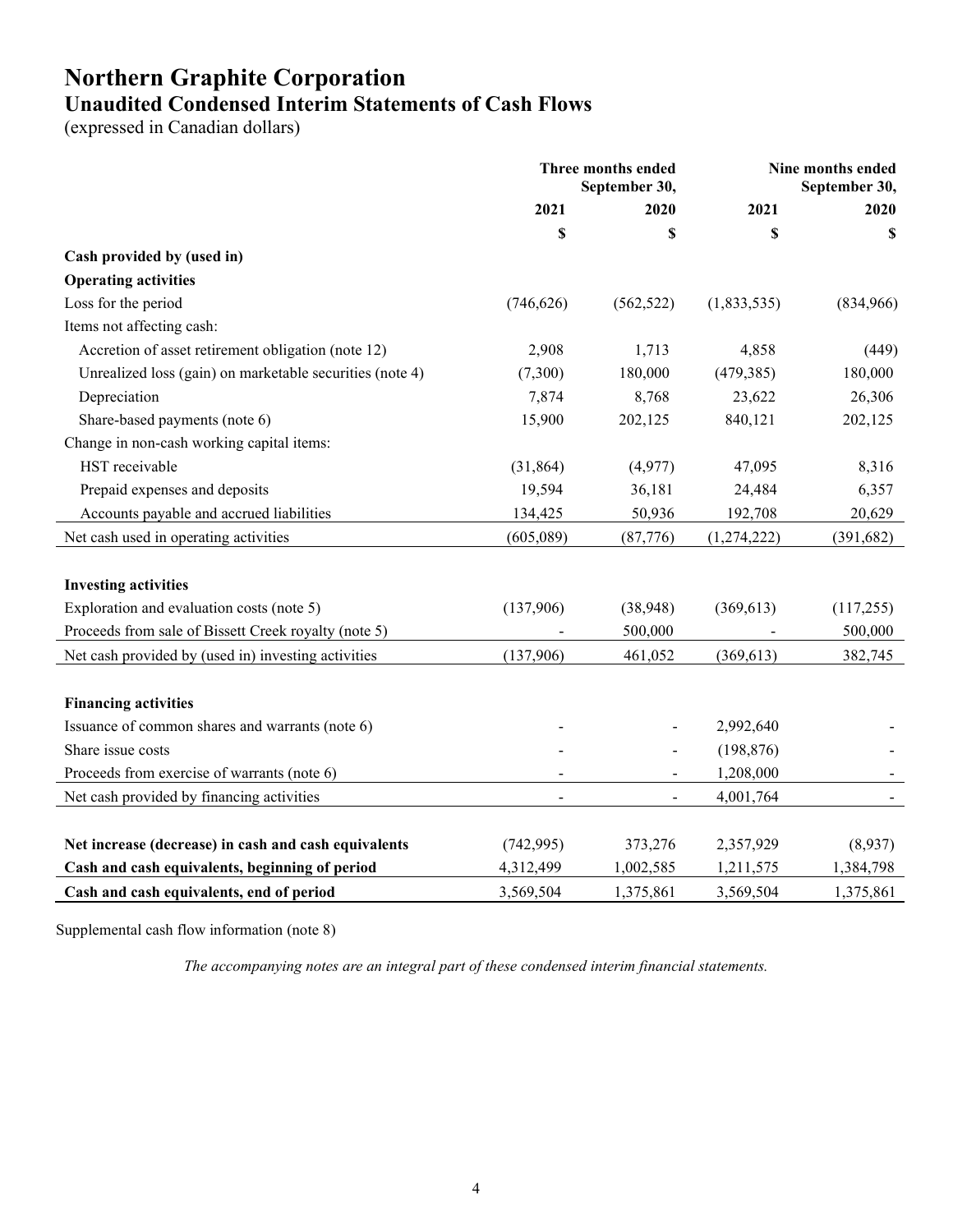(expressed in Canadian dollars)

#### *1. Corporate information*

Northern Graphite Corporation ("Northern" or the "Company") was incorporated under the laws of the Province of Ontario on February 25, 2002. Northern holds a 100% interest in the Bissett Creek Graphite Property (the "Bissett Creek Property") and has an option agreement to earn up to an 80% interest in the South Okak nickel-copper-cobalt project. Northern is listed on the TSX Venture Exchange (symbol "NGC") and the OTC Markets (symbol "NGPHF").

The Company's registered office is Suite 6000, 1 First Canadian Place, 100 King Street West, Toronto, Ontario M5X 1E2. The Company's mailing address is P.O. Box 279, Manotick (Ottawa), Ontario K4M 1A3.

#### *2. Basis of preparation*

#### a. *Statement of compliance*

These unaudited condensed interim financial statements for the three and nine month periods ended September 30, 2021 (the "Interim Financial Statements") have been prepared in accordance with International Accounting Standard 34, Interim Financial Reporting ("IAS 34"). These Interim Financial Statements do not include all the information and disclosures required in annual financial statements and should be read in conjunction with the Company's audited annual financial statements for the years ended December 31, 2020 and 2019, which have been prepared in accordance with IFRS.

The Interim Financial Statements were approved and authorized for issue by the Board of Directors on November 29, 2021.

#### *b. Basis of measurement*

The Interim Financial Statements have been prepared on a historical cost basis except those accounts as noted in the financial instruments section (note 9). In addition, the Interim Financial Statements have been prepared using the accrual basis of accounting.

#### *c. Going concern*

The Company is an exploration stage company that generated a loss of \$1,833,535 for the nine month period ended September 30, 2021 (Year ended December 31, 2020 – loss of \$868,131) and has accumulated a deficit of \$14,748,933 since the inception of the Company. As at September 30, 2021, the Company had working capital of \$4,026,775 (December 31, 2020 – \$1,291,225). The Company's ability to continue as a going concern is dependent upon its ability to raise additional capital to continue the development of the Bissett Creek Property and exploration on other property interests. During February 2021, the Company closed a non-brokered private placement financing for gross proceeds of \$2,992,640. During February and March 2021, the Company realized proceeds of \$1,208,000 from the exercise of warrants. Subsequent to quarter end, during November 2021 the Company realized \$1,191,325 from the exercise of warrants (see note 15). Substantial additional capital is required to ultimately build a mine and processing plant on the Bissett Creek Property. There is a high degree of risk and many inherent uncertainties in the mining industry and there is no assurance management will be successful in its endeavors.

The Interim Financial Statements have been prepared on a going concern basis, which assumes that the Company will be able to continue in operation for the foreseeable future and will be able to realize its assets and discharge its liabilities and commitments in the normal course of business. The Company's management believes that it can continue to finance operating expenses over the next twelve months with funds on hand. The Company's discretionary activities have considerable scope for flexibility in terms of the amount and timing of expenditures. The Company will thoroughly assess all such activities before undertaking them. The Company's Interim Financial Statements do not include any adjustments that might result from negative outcomes with respect to these uncertainties.

#### *d. Functional and presentation currency*

The Company's functional and presentation currency is the Canadian dollar.

#### *e. Critical accounting estimates and judgments*

The preparation of the Interim Financial Statements requires management to make estimates and judgments that affect the reported amounts of assets and liabilities at the date of the Interim Financial Statements, and revenues and expenses for the period. By their nature, these estimates and judgments are subject to uncertainty and the effect on the Interim Financial Statements of changes in such estimates in future periods could be significant. Actual results may differ from those estimates and judgments.

*Significant estimates used in the preparation of the Interim Financial Statements include, but are not limited to:* 

- (i) asset carrying values and impairment charges;
- (ii) the economic recoverability of exploration expenditures incurred and the probability of future economic benefits from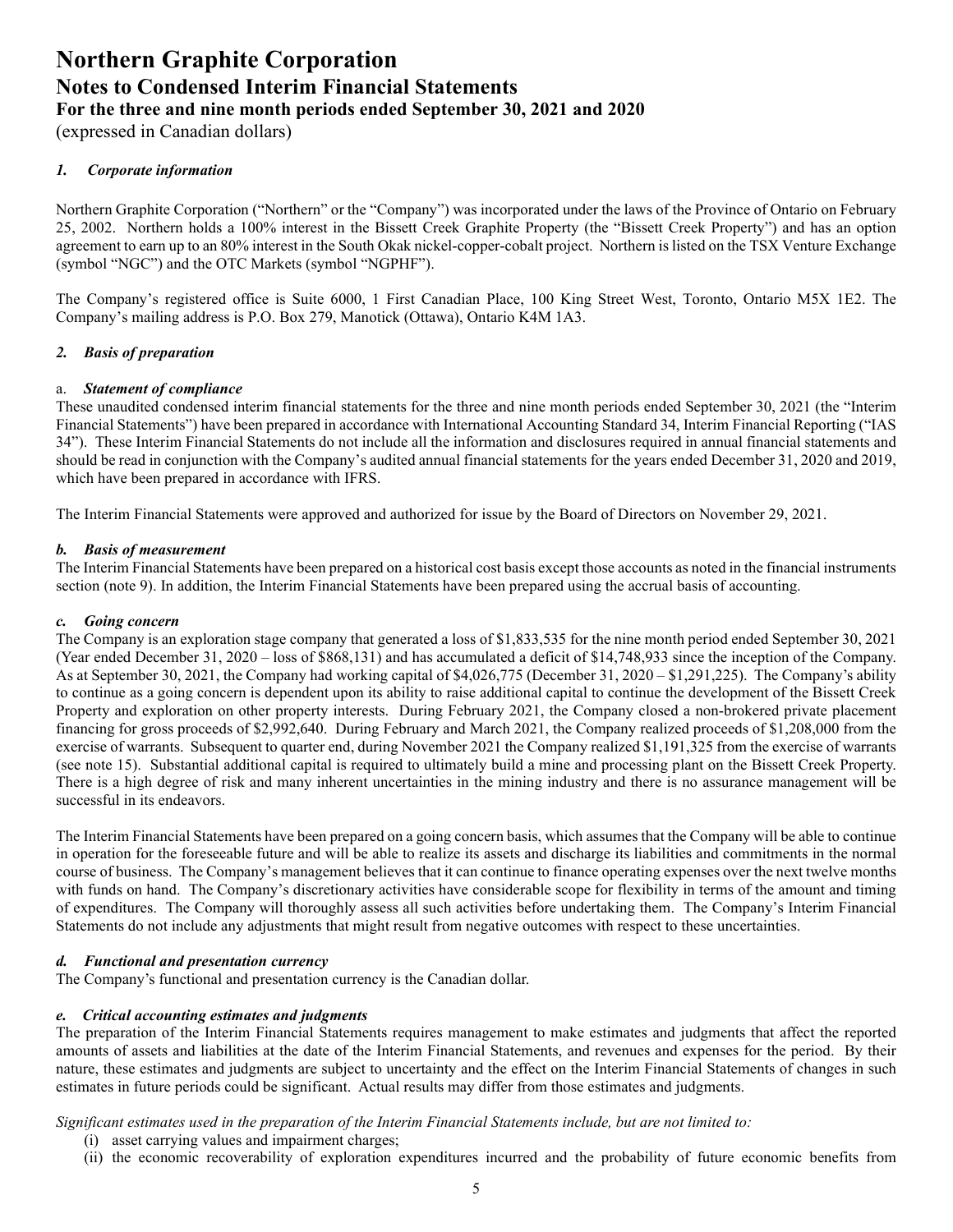(expressed in Canadian dollars)

development expenditures incurred;

- (iii) the expected costs of asset retirement obligations;
- (iv) the valuation of marketable securities that have contractual trading restrictions that limit marketability; and
- (v) the calculation of share-based compensation and the valuation of warrants which includes the assumptions used in the Black-Scholes option pricing model including volatility, estimated forfeiture rates and expected time until exercise.

*Significant judgments used in the preparation of these Interim Financial Statements include, but are not limited to:* 

- (i) those relating to the assessment of the Company's ability to continue as a going concern;
- (ii) the useful lives and related depreciation of property and equipment;
- (iii) the identification of separately identifiable components in property and equipment where their respective cost is significant in comparison to the total cost;
- (iv) the classification of expenditures as exploration and evaluation assets; and
- (v) the recognition of deferred tax.

#### *3. Significant accounting policies*

These Interim Financial Statements have been prepared using accounting policies that are consistent with those used in the preparation of the Company's audited annual financial statements for the years ended December 31, 2020 and 2019.

#### *4. Marketable securities*

During July 2020, the Company received 2,000,000 common shares of Electric Royalties Ltd. ("ERL") under the terms of an agreement for the sale of a one percent royalty on the Bissett Creek Property to ERL (see note 5). For accounting purposes, these common shares are recorded at fair value based upon the quoted market price of ERL's common shares on the TSX Venture Exchange with a discount applied for lack of marketability relating to the security-specific trading restrictions related to these shares. Changes in the fair value are reflected in the statements of profit and loss. Of the total common shares received, 1,000,000 were restricted from trading prior to July 15, 2021 while 1,000,000 are restricted from trading until January 15, 2022. The following table summarizes information regarding the Company's marketable securities.

| Addition during July 2020          | 440,340    |
|------------------------------------|------------|
| Unrealized loss                    | (104, 025) |
| <b>Balance, December 31, 2020</b>  | 336,315    |
| Unrealized gain                    | 479,385    |
| <b>Balance, September 30, 2021</b> | 815,700    |

As at December 31, 2020, a balance of \$182,708 was recorded in current assets related to these marketable securities with the balance of \$153,607 recorded in non-current assets.

The discount for lack of marketability related to marketable securities was determined using the Black-Scholes option pricing model for a put option. The significant inputs used in the fair value measurement categorized within Level 2 of the fair value hierarchy for the nine month period ended September 30, 2021 are as follows: term of 0.5 to 9.5 months; volatility of 50.0%; and, risk-free interest rate of 0.14% to 0.23%.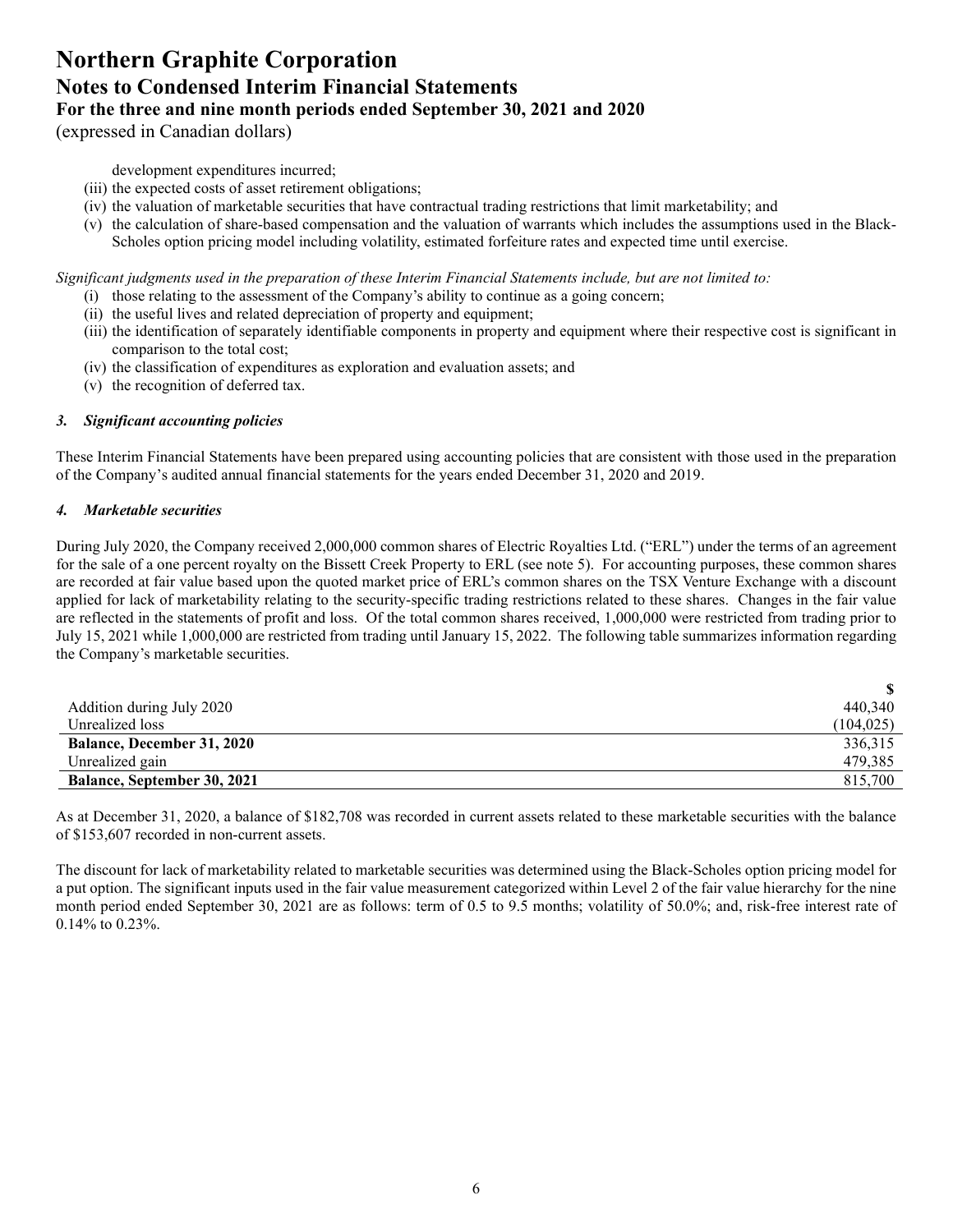(expressed in Canadian dollars)

#### *5. Exploration and evaluation assets*

For the nine month periods ended September 30, 2021 and 2020 exploration and evaluation expenditures are as follows:

|                                          | <b>Bisset Creek</b><br>S | <b>South Okak</b><br>S | <b>Total</b><br>S |
|------------------------------------------|--------------------------|------------------------|-------------------|
| Balance, December 31, 2020               | 12,623,846               |                        | 12,623,846        |
| Cash option payment                      |                          | 50,000                 | 50,000            |
| Common shares issued for property option |                          | 250,000                | 250,000           |
| Claim staking                            |                          | 16,185                 | 16,185            |
| Geological                               |                          | 120,464                | 120,464           |
| Geophysical                              |                          | 13,542                 | 13,542            |
| Environmental and mine permitting        | 113,810                  |                        | 113,810           |
| Engineering                              | 27,330                   |                        | 27,330            |
| Metallurgical                            | 56,198                   | -                      | 56,198            |
| Site costs and royalties                 | 57,358                   |                        | 57,358            |
| Balance, September 30, 2021              | 12,878,542               | 450,191                | 13,328,733        |
| Balance, December 31, 2019               | 13,344,340               |                        | 13,344,340        |
| Environmental and mine permitting        | 27,374                   |                        | 27,374            |
| Engineering                              | 19,765                   |                        | 19,765            |
| Feasibility study                        | 21,480                   |                        | 21,480            |
| Site costs and royalties                 | 55,052                   |                        | 55,052            |
| Proceeds from royalty sale to ERL        | (940, 340)               |                        | (940, 340)        |
| <b>Balance, September 30, 2020</b>       | 12,527,671               |                        | 12,527,671        |

#### *Bissett Creek Property, Ontario, Canada*

The Company has a 100% interest in the Bissett Creek Property which consists of a 1,938 hectare mining lease, expiring in June, 2034, a 565 hectare mining lease, expiring in August, 2035, and 52 cells under Ontario's claim system totaling approximately 1,159 hectares. All leases and cells are located in the United Townships of Head, Clara and Maria, in the County of Renfrew, Ontario.

The Company is required to make royalty payments of \$20 per ton of graphite concentrate produced to the previous owners and is subject to a 2.5% net smelter return payable on any other minerals derived and sold from the Bissett Creek Property. An advance royalty of \$27,000 per annum is payable in semi-annual installments and is recorded in exploration and evaluation assets. The advance will be credited against any future royalty payments.

On July 15, 2020, the Company closed the sale of a one percent gross revenue royalty ("GRR") on its Bissett Creek Property to Electric Royalties Ltd. for \$500,000 in cash and two million common shares of ERL valued at \$440,340 (the "Consideration Shares", see note 4). Under the terms of the agreement, ERL also has a two-year option to acquire an additional half of one percent GRR by paying \$750,000, of which 25 percent can be paid in ERL shares. The Company has the option to buy back half of one percent of the initial GRR at any time after 12 months by returning the Consideration Shares or paying \$1.5 million in cash.

#### *South Okak project, Labrador, Canada*

On June 7, 2021, the Company entered into an option agreement to earn up to an 80% interest in the South Okak nickel-copper-cobalt project, located 80 kilometres southeast of Voisey's Bay, Labrador. The project comprises a total of 503 claims covering 12,575 hectares. Under the term of the option agreement, the Company has a first option to earn a 49% interest in the project by incurring exploration expenditures and making cash and/or share payments as follows: (i) payment of \$50,000 in cash and the issuance of 500,000 common shares following the June 7, 2021 effective date of the option agreement (paid); (ii) incurring cumulative exploration expenditures of \$250,000 prior to March 1, 2022 and \$500,000 in cumulative expenditures prior to March 1, 2023; (iii) payment of \$75,000 in cash, plus \$200,000 in cash or common shares, at the Company's option, by June 7, 2023; and, (iv) incurring cumulative exploration expenditures of \$1 million prior to March 1, 2024. Following the first option, the Company has a second option to increase its interest in the project from 49% to 80% as follows: (i) payment of \$75,000 in cash, plus \$200,000 in cash or common shares, at the Company's option, by June 7, 2024; and, (ii) incurring cumulative exploration expenditures of \$1,500,000 prior to March 1, 2025. Following completion of the second option earn-in, the optionors will be carried to production on their 20% interest.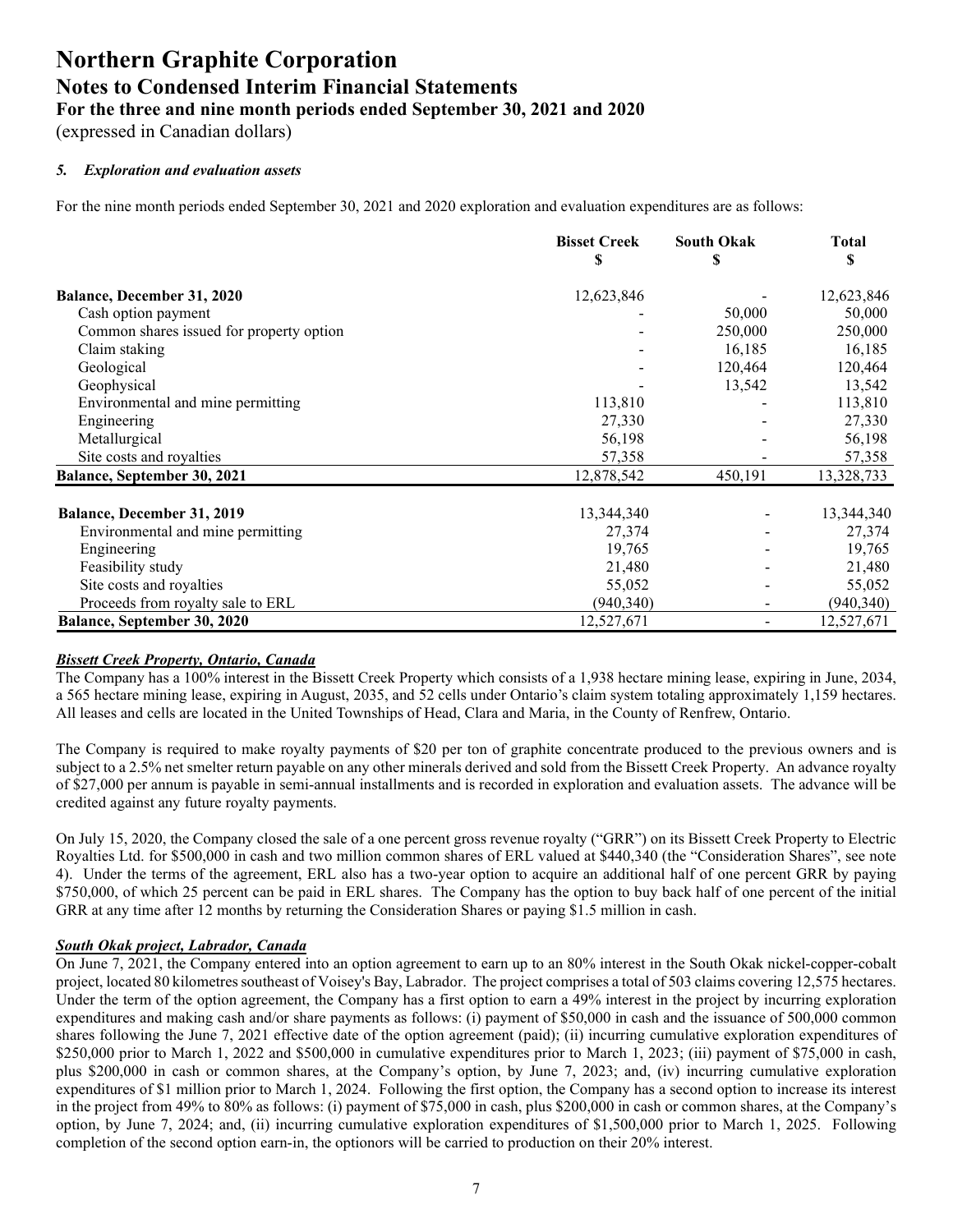(expressed in Canadian dollars)

#### *6. Share capital*

#### **Authorized**

The Company is authorized to issue an unlimited number of common shares.

#### **Private placement**

On February 12, 2021, the Company closed a non-brokered private placement financing raising gross proceeds of \$2,992,640 through the sale of units at a price of \$0.28 per unit. Each unit was comprised of one common share and one-half share purchase warrant with each whole warrant entitling the holder to purchase one common share at a price of \$0.45 per share. A total of 5,344,000 warrants were issued with an expiry date of February 12, 2023. Cash finder fees of \$153,888 were paid in connection with the placement.

#### **Warrants**

Information with respect to the Company's warrants is presented below:

|                                     | Number of<br>warrants | Weighted average<br>exercise price |
|-------------------------------------|-----------------------|------------------------------------|
| Balance, December 31, 2020 and 2019 | 6,200,487             | 0.47                               |
| Warrants issued                     | 5,344,000             | 0.45                               |
| Warrants exercised                  | (3,020,000)           | 0.40                               |
| Warrants expired                    | (889, 166)            | 0.40                               |
| <b>Balance, September 30, 2021</b>  | 7,635,321             | 0.50                               |

A summary of the Company's warrants outstanding as at September 30, 2021 is presented below:

| <b>Exercise price</b> | Number of<br>warrants<br>outstanding | <b>Expiry date</b> |
|-----------------------|--------------------------------------|--------------------|
| \$0.45                | 5,344,000                            | February 12, 2023  |
| \$0.60                | 2,291,321                            | November 22, 2021  |
|                       | 7,635,321                            |                    |

As at September 30, 2021, the weighted average remaining contractual life of warrants outstanding is 1.00 years (December 31, 2020 – 0.47 years). Subsequent to quarter end, during November 2021, a total of 2,047,666 warrants were exercised for cash proceeds to the Company of \$1,191,325. A balance of 492,155 of the November 22, 2021 warrants expired.

#### **Stock options**

The Company has adopted a stock option plan (the "Option Plan") for directors, officers, employees and consultants of the Company. Under the Option Plan, the Company may grant non-transferable stock options to purchase common shares of the Company for a period of up to ten years from the date of the grant. The maximum number of common shares reserved for issuance under the Option Plan together with any common shares reserved for issuance pursuant to any other stock options may not exceed 10% of the issued and outstanding common shares of the Company. A summary of the Option Plan activity is presented below:

|                                    | Number of<br>options | Weighted average<br>exercise price |
|------------------------------------|----------------------|------------------------------------|
| <b>Balance, December 31, 2019</b>  | 4,000,000            | 0.45                               |
| Granted                            | 1,600,000            | 0.20                               |
| Expired                            | (850,000)            | 0.44                               |
| <b>Balance, December 31, 2020</b>  | 4,750,000            | 0.39                               |
| Granted                            | 3,250,000            | 0.50                               |
| Expired                            | (2,200,000)          | 0.50                               |
| <b>Balance, September 30, 2021</b> | 5,800,000            | 0.41                               |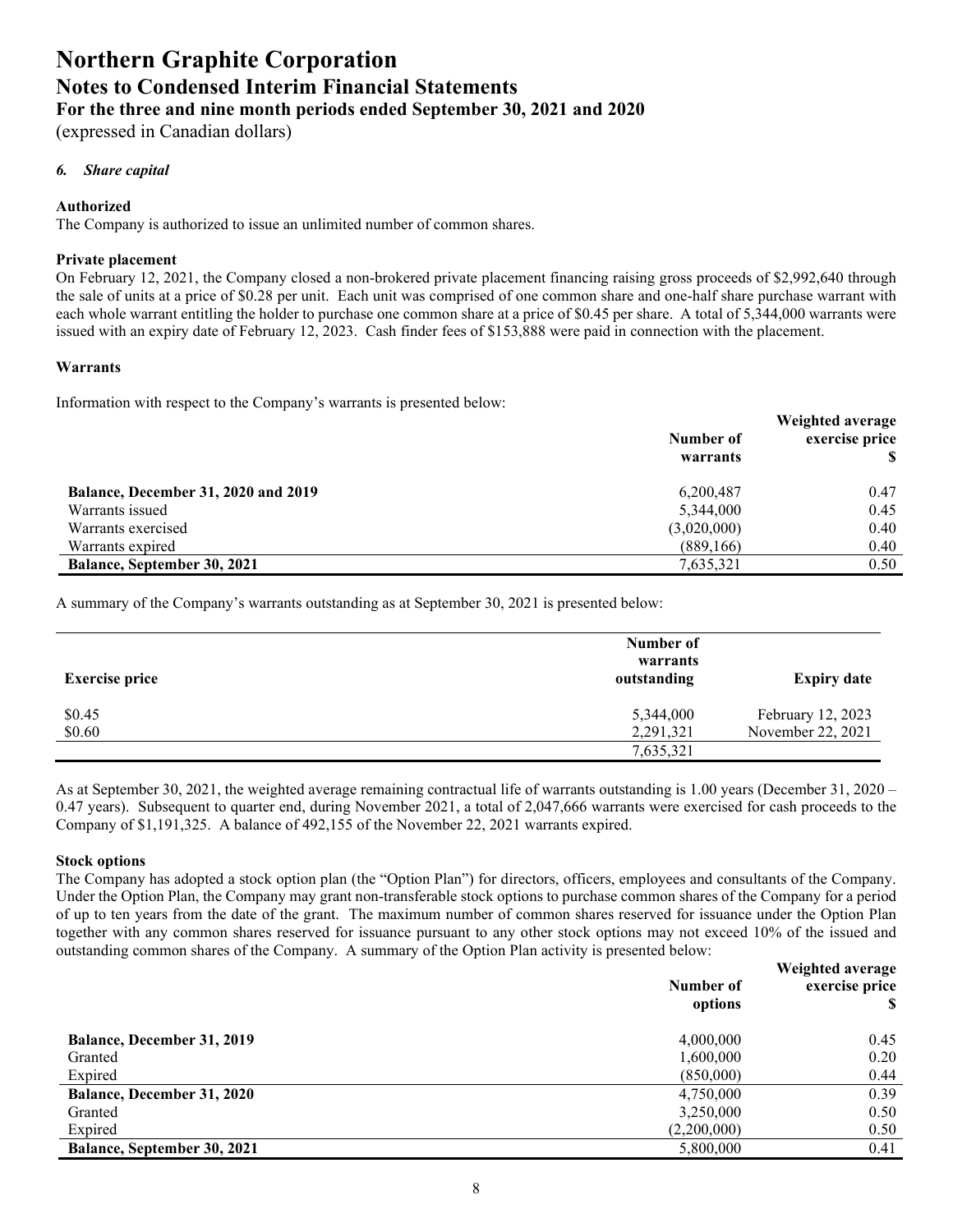(expressed in Canadian dollars)

A summary of the Company's outstanding stock options at September 30, 2021 is presented below:

| <b>Exercise price</b> | <b>Stock options</b><br>outstanding | <b>Stock options</b><br>exercisable | <b>Expiry date</b> |
|-----------------------|-------------------------------------|-------------------------------------|--------------------|
| \$0.20                | 100,000                             | 100,000                             | July 23, 2022      |
| \$0.20                | 1,500,000                           | 1,500,000                           | July 23, 2025      |
| \$0.25                | 150,000                             | 150,000                             | January 21, 2024   |
| \$0.50                | 200,000                             | 200,000                             | November 27, 2022  |
| \$0.50                | 600,000                             | 600,000                             | January 12, 2023   |
| \$0.50                | 200,000                             | 100,000                             | February 22, 2023  |
| \$0.50                | 2,800,000                           | 2,800,000                           | April 15, 2026     |
| \$0.50                | 250,000                             | 250,000                             | April 25, 2024     |
|                       | 5,800,000                           | 5,700,000                           |                    |

As at September 30, 2021, the weighted average remaining contractual life of stock options outstanding is 3.58 years (December 31, 2020 – 2.05 years). As at December 31, 2020, a total of 4,750,000 stock options were exercisable.

The values of stock options determined during the nine months ended September 30, 2021 and during the year ended December 31, 2020 utilized the Black-Scholes option pricing model with input factors and assumptions as follows:

|                                                   | Nine months ended<br>September 30,<br>2021 | <b>Year ended</b><br>December 31,<br>2020 |
|---------------------------------------------------|--------------------------------------------|-------------------------------------------|
| Stock options granted during the period           | 3,250,000                                  | 1,600,000                                 |
| Weighted-average exercise price                   | \$0.50                                     | \$0.20                                    |
| Expected stock option life $(1)$                  | 2 to 5 years                               | 2 to 5 years                              |
| Expected volatility <sup>(2)</sup>                | 93.9% to 109.5%                            | 96.9% to 107.6%                           |
| Risk-free interest rate $(3)$                     | $0.23\%$ to $0.75\%$                       | 0.23%                                     |
| Dividend yield                                    | Nil                                        | Nil                                       |
| Forfeiture rate                                   | Nil                                        | Nil                                       |
| Weighted-average fair value (Black-Scholes value) | \$0.27                                     | \$0.13                                    |

- 1. The Company estimates the expected stock option life (estimated period of time outstanding prior to exercise) based on the contractual term to expiry of stock options until such time that the Company can base its estimate on historical information pertaining to the Company's stock option exercise history.
- 2. The expected volatility was based on the Company's common share trading history over a period equal to the expected stock option life.
- 3. The risk-free interest rate is based on the yield of a Government of Canada marketable bond in effect at the time of grant with a term to maturity commensurate with the expected life of the stock option.

As at September 30, 2021 there was a balance of \$25,179 (December 31, 2020 - \$Nil) of unrecognized share-based compensation cost related to an unvested stock option award granted under the Option Plan.

#### **Contributed surplus**

Contributed surplus as at September 30, 2021 and December 31, 2020 consists of a share-based payment reserve related to stock options issued under the Option Plan.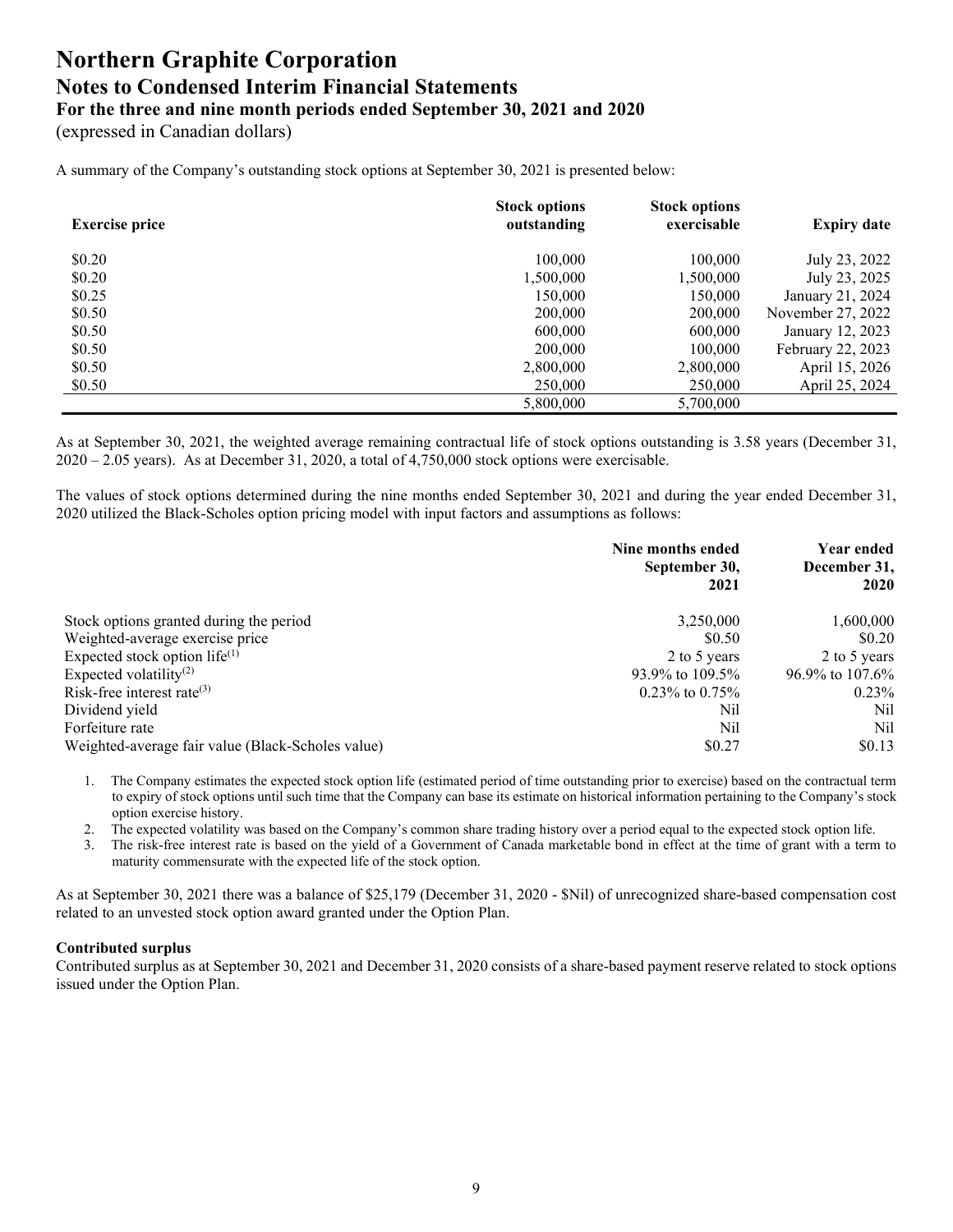(expressed in Canadian dollars)

#### *7. Capital disclosures*

The Company's capital consists of the equity attributable to the common shareholders, comprised of share capital and accumulated deficit. The Company's objective when managing capital is to safeguard the Company's ability to continue as a going concern so that it can continue to explore and develop its mineral resource property for the benefit of its shareholders. The Company manages its capital structure and makes adjustments based on the funds available to the Company in light of changes in economic conditions. The Board of Directors does not establish quantitative return on capital criteria for management, but rather relies on the expertise of the Company's management to sustain the future development of the Company. In order to facilitate the management of its capital requirements, the Company prepares annual expenditure budgets that consider various factors, including successful capital deployment and general industry conditions. Management reviews its capital management approach on an ongoing basis and believes that this approach, given the relative size of the Company, is reasonable.

As the Company is an exploration stage company, it has no revenues and its principal source of capital is from the issue of common shares. In order to achieve its objectives, the Company will spend its existing working capital and raise additional funds as required.

The Company is not subject to externally imposed capital requirements and there were no changes to the Company's approach to capital management during the periods presented in these Interim Financial Statements.

#### *8. Supplemental cash flow information*

Non-cash transactions not reflected in the statements of cash flows are as follows:

|                                                                              | Three and nine<br>months ended<br>September 30,<br>2021 | Three and nine<br>months ended<br>September 30,<br><b>2020</b> |
|------------------------------------------------------------------------------|---------------------------------------------------------|----------------------------------------------------------------|
| Exploration and evaluation costs in accounts payable and accrued liabilities | 85,274                                                  | 6.416                                                          |
| Common shares issued for property (note 5)                                   | 250,000                                                 |                                                                |

#### *9. Financial instruments and risk management*

#### **Fair value**

Certain of the Company's accounting policies and disclosures require the determination of fair value. Fair value represents the amount at which a financial instrument could be exchanged between willing parties, based on current markets for instruments with the same risk, principal and remaining maturity. Fair value estimates are based on quoted market values and other valuation methods. Fair values have been determined for measurement and/or disclosure purposes based on the fair value hierarchy contained in the Company's financial instrument accounting policy. When applicable, further information about the assumptions made in determining fair values is disclosed in the notes specific to that asset or liability.

As at September 30, 2021 the levels in the fair value hierarchy into which the Company's financial assets and liabilities are measured and recognized on the statement of financial position at fair value on a recurring basis are categorized as follows: Cash and cash equivalent (Level 1) of \$3,569,504 (December 31, 2020 - \$1,211,575) and marketable securities (Level 2) of \$815,700 (December 31, 2020 - \$336,315).

As at September 30, 2021 and December 31, 2020, there were no financial assets and liabilities measured and recognized at fair value on a non-recurring basis. The Company's policy for determining when a transfer occurs between levels in the fair value hierarchy is to assess the impact at the date of the event or the change in circumstances that could result in a transfer. There were no transfers between Level 1, Level 2 and Level 3 during the nine months ended September 30, 2021 or the year ended December 31, 2020. As at September 30, 2021 and December 31, 2020, there were no financial assets or liabilities measured and recognized in the statements of financial position at fair value that would be categorized as Level 3 in the fair value hierarchy.

The carrying value of cash and cash equivalents and accounts payable and accrued liabilities approximates fair value due to the shortterm nature of these financial instruments. The carrying value of marketable securities approximate fair value as they are recorded based on the quoted market price of the securities less a discount for lack of marketability due to the trading date restrictions placed on the securities. The carrying value of the reclamation deposit approximates its fair value as it bears a market rate of interest.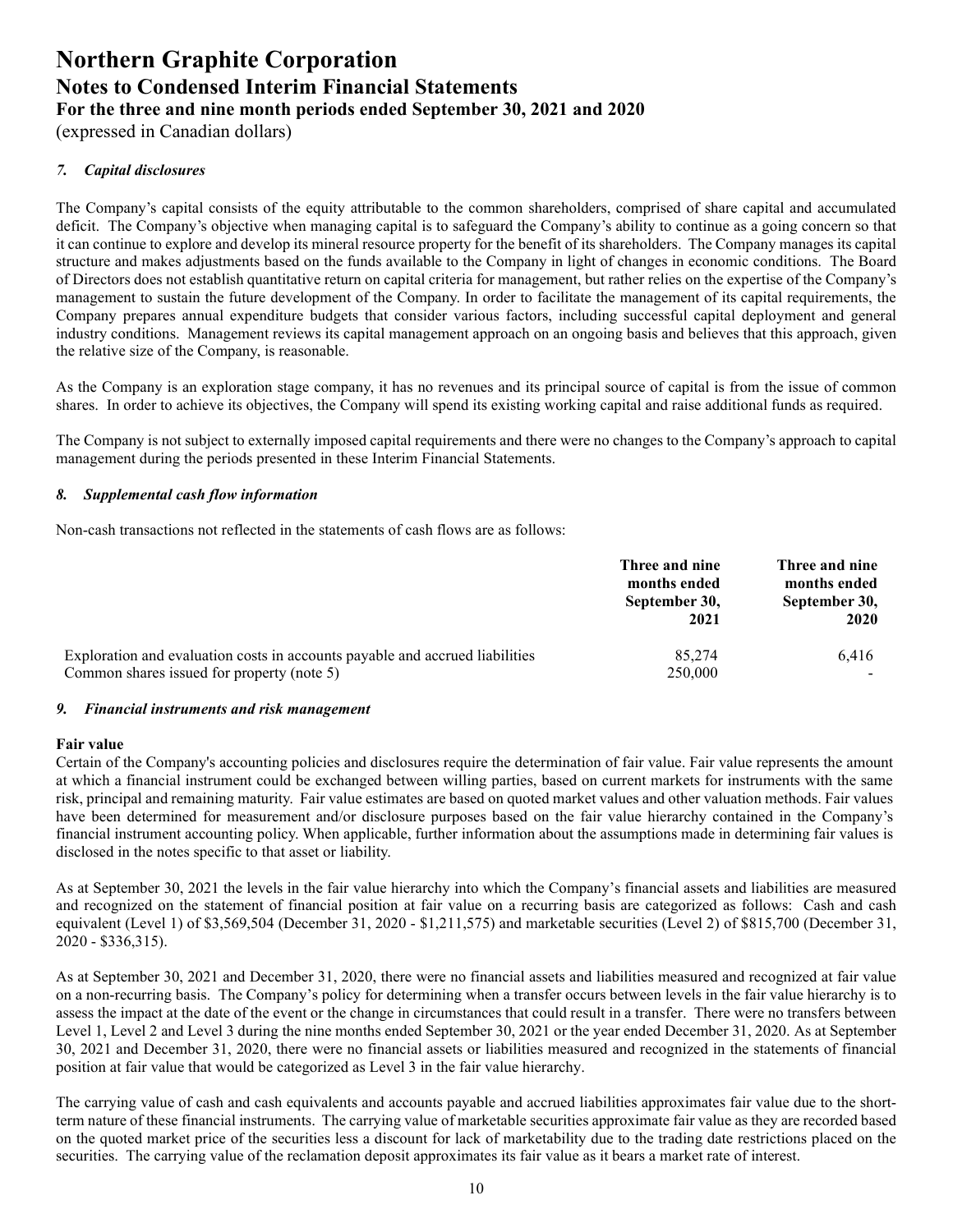# **Northern Graphite Corporation Notes to Condensed Interim Financial Statements**

**For the three and nine month periods ended September 30, 2021 and 2020**

(expressed in Canadian dollars)

#### **Currency risk**

As the majority of the Company's expenditures are in Canadian dollars, the Company limits its exposure to currency risk by maintaining its cash and cash equivalents in Canadian dollars. The Company periodically carries a portion of its accounts payable and accrued liabilities in US dollars, and is subject to currency risk on these balances. However, the Company considers this risk to be minimal.

#### **Credit risk**

Credit risk is the risk of a loss if a counterparty to a financial instrument fails to meet its contractual obligations. The Company limits its exposure to credit risk by holding its cash in deposits with high credit quality Canadian financial institutions, and considers this risk to be minimal.

#### **Liquidity risk**

Liquidity risk is the risk that the Company will not be able to meet is financial obligations as they come due. The Company manages its liquidity risk through the management of its capital structure. Further discussion on liquidity and management's plans are outlined in note 2.

#### **Interest rate risk**

Interest rate risk is the risk that the fair value of future cash flows of a financial instrument will fluctuate because of changes in market interest rates. The Company is not exposed to interest rate risk due to the short-term nature of its financial instruments.

#### *10***.** *Related party transactions and compensation of key management*

#### **Key management compensation**

During the nine month period ended September 30, 2021, the Company expensed management fees to a company owned and controlled by key management personnel of \$44,213 (nine months ended September 30, 2020 – \$32,974) and salary and compensation to key management personnel of \$135,000 (nine months ended September 30, 2020 – \$135,000). During the nine month period ended September 30, 2021, the Company expensed directors' fees of \$45,000 (nine months ended September 30, 2020 – \$45,000). During the nine month period ended September 30, 2021, the Company expensed share-based compensation for stock options granted to key management personnel and directors of \$738,600 (nine months ended September 30, 2020 – \$192,500).

As at September 30, 2021, \$32,943 (December 31, 2020 – \$95,884) was included in accounts payable and accrued liabilities owing to officers and directors relating to management and director fees and for reimbursement of expenses.

#### *11***.** *Commitments*

#### **Leased mineral claims**

In connection with the Bissett Creek Property, the Company is required to make royalty payments of \$20 per ton of graphite concentrate produced to the previous owners and a 2.5% net smelter return is payable on any other minerals derived and sold from the Bissett Creek Property. An advance royalty of \$27,000 per annum is payable in semi-annual installments. The advances will be credited against any future production royalty payments.

On July 15, 2020, the Company closed the sale of a 1% gross revenue royalty on its Bissett Creek Property to Electric Royalties Ltd. (see notes 4 and 5).

#### **Contractual obligations**

As at September 30, 2021 and December 31, 2020, the Company had no contractual obligations which related to costs associated with work at the Bissett Creek Property or otherwise.